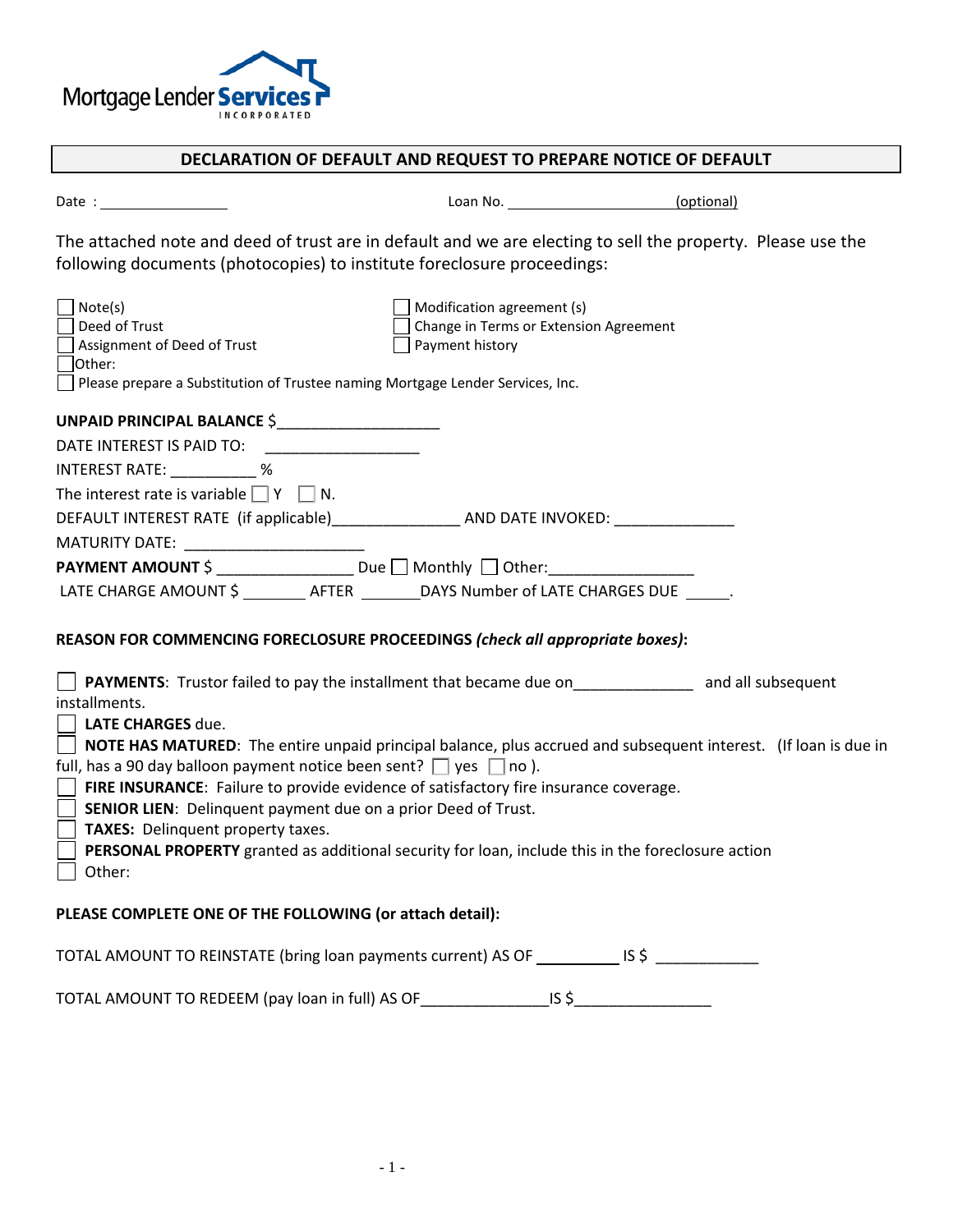## **ADVANCES**: We will notify you of any additional advances as they are made. To date advances are:

| <b>DATE</b> | <b>AMOUNT</b> | тΩ<br>u | <b>FOR</b> |
|-------------|---------------|---------|------------|
|             |               |         |            |
|             |               |         |            |
|             |               |         |            |

| <b>VERY IMPORTANT:</b>                                                      |  |  |  |  |
|-----------------------------------------------------------------------------|--|--|--|--|
| The names and address of the current owners of the property are as follows: |  |  |  |  |
|                                                                             |  |  |  |  |
|                                                                             |  |  |  |  |
|                                                                             |  |  |  |  |
|                                                                             |  |  |  |  |
|                                                                             |  |  |  |  |

| The purported street address of the property is: |  |
|--------------------------------------------------|--|
|                                                  |  |

| Subject property is: □ SFR 1-4 | $\Box$ commercial property $\Box$ unimproved $\Box$ other |  |
|--------------------------------|-----------------------------------------------------------|--|
|--------------------------------|-----------------------------------------------------------|--|

If subject property is residential: Is the property now or at origination occupied by the borrower?  $\Box Y \Box N$ 

| The subject loan is secured as $\Box$ 1 <sup>st</sup> position $\Box$ 2 <sup>nd</sup> postion $\Box$ other |  |  | ________ on property. |
|------------------------------------------------------------------------------------------------------------|--|--|-----------------------|
|------------------------------------------------------------------------------------------------------------|--|--|-----------------------|

Borrowers Social Security (last4) #(s) his\_\_\_\_\_\_\_\_\_\_\_\_\_\_\_\_\_\_\_\_; hers \_\_\_\_\_\_\_\_\_\_\_\_\_\_\_\_\_\_\_\_\_\_\_\_\_\_\_\_\_\_\_

Additional information: \_\_\_\_\_\_\_\_\_\_\_\_\_\_\_\_\_\_\_\_\_\_\_\_\_\_\_\_\_\_\_\_\_\_\_\_\_\_\_\_\_\_\_\_\_\_\_\_\_\_\_\_\_\_\_\_\_\_\_\_\_\_

| <b>OTHER INFORMATION - MARK ONE:</b>                                                                                                               | Yes | No |
|----------------------------------------------------------------------------------------------------------------------------------------------------|-----|----|
| Was the subject loan principally negotiated in Spanish?                                                                                            |     |    |
| Was the subject originated as a result of a contract for goods, services, such as the purchase of a pool, new roof,<br>siding or air conditioning? |     |    |
| Does the subject secure personal property in addition to the real property?                                                                        |     |    |
| If you answered yes to the above question, do you want us to conduct a unified foreclosure?                                                        |     |    |
|                                                                                                                                                    |     |    |

| Bankruptcy information (if applicable):<br>Has a bankruptcy been filed? $\Box$ yes $\Box$ no                     |          |                                                                                                             |  |  |
|------------------------------------------------------------------------------------------------------------------|----------|-------------------------------------------------------------------------------------------------------------|--|--|
| Case no.                                                                                                         | Chapter: | District:                                                                                                   |  |  |
|                                                                                                                  |          | Has relief been obtained or the case dismissed? $\Box$ yes $\Box$ no (If yes, please attach copy of order.) |  |  |
| Contact ph or email<br><b>Your attorney name Section 2008</b>                                                    |          |                                                                                                             |  |  |
| Litigation information (if applicable):<br>Is there currently litigation concerning the subject property? $\Box$ |          | ves   Ino                                                                                                   |  |  |

| .                                                                      |  |  |  |  |
|------------------------------------------------------------------------|--|--|--|--|
| Was there litigation previously on this property? $\Box$ yes $\Box$ no |  |  |  |  |
|                                                                        |  |  |  |  |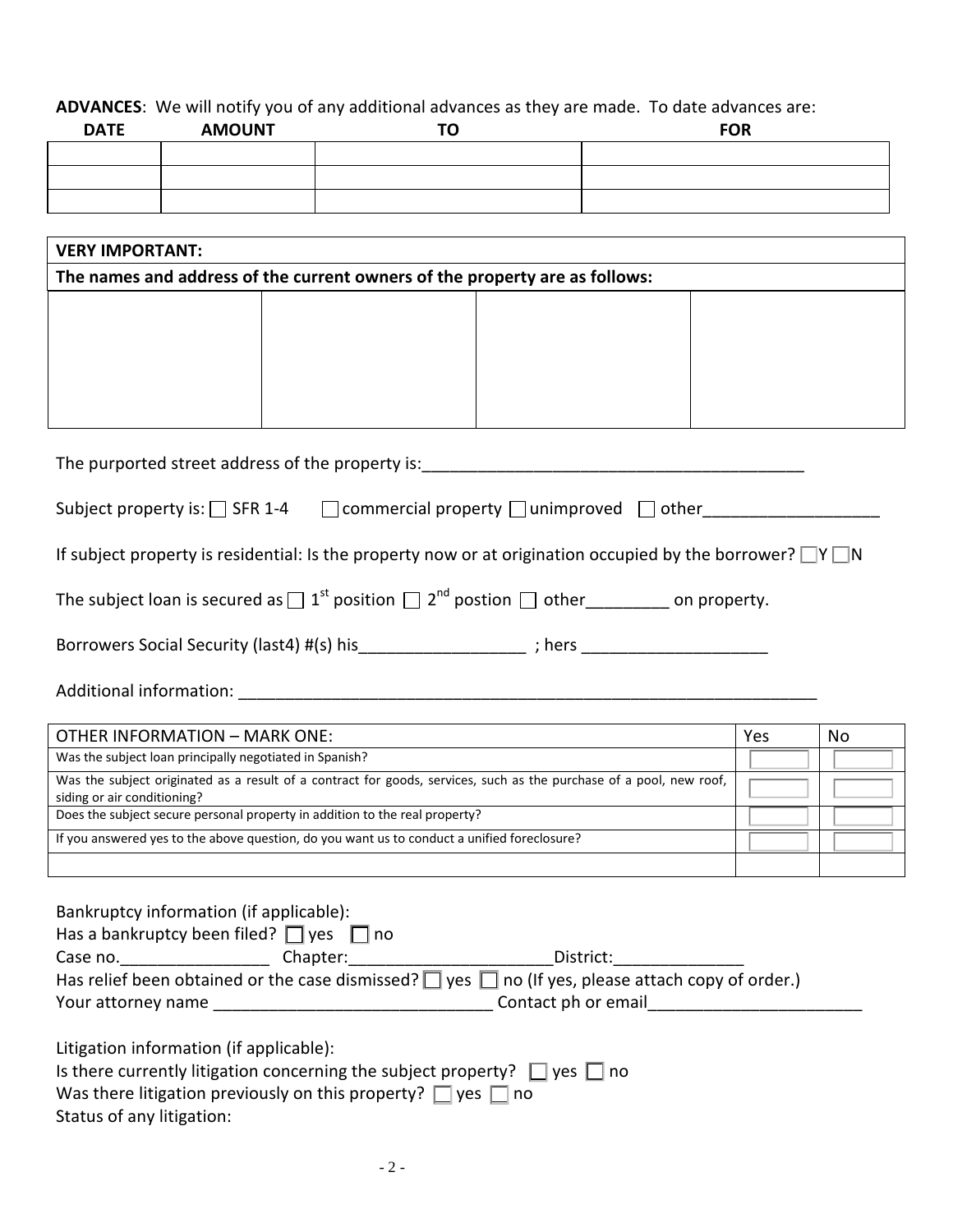## **COMPLETE THE FOLLOWING SECTION ONLY IF YOUR LOAN IS SECURED BY A FIRST DEED OF TRUST ON OWNER-OCCUPIED PROPERTY.**

**IF YOUR LOAN IS SECURED BY A FIRST DEED OF TRUST ON OWNER-OCCUPIED RESIDENTIAL REAL PROPERTY CONTAINING NOT MORE THAN FOUR UNITS. (FOR THESE PURPOSES, "OWNER-OCCUPIED" MEANS THAT THE PROPERTY IS THE PRINCIPAL RESIDENCE OF THE BORROWER AND IS SECURITY FOR A LOAN MADE FOR PERSONAL, FAMILY OR HOUSEHOLD PURPOSES). PLEASE ANSWER THE FOLLOWING:**

**The undersigned referring mortgage servicer, beneficiary, or authorized agent represents that** (pick ONE):

1.  $\Box$  it is a depository institution chartered under state or federal law; a person licensed pursuant to Division 9 (commencing with Section 22000) or Division 20 (commencing with Section 50000) of the Financial Code, or a person licensed pursuant to Part 1 (commencing with Section 10000) of Division 4 of the Business and Professions Code, that during its immediately preceding annual reporting period, as established with its primary regulator, foreclosed on **MORE THAN 175** residential properties, containing no more than four dwelling units, that are located in California.

**OR**

2.  $\Box$  it is NOT a depository institution chartered under state or federal law; a person licensed pursuant to Division 9 (commencing with Section 22000) or Division 20 (commencing with Section 50000) of the Financial Code, or a person licensed pursuant to Part 1 (commencing with Section 10000) of Division 4 of the Business and Professions Code.

## Foreclosure Processing Services

The undersigned, as Beneficiary or Beneficiary's authorized representative, hereby make the following representations, each of which is material to and will be relied upon by Mortgage Lender Services, Inc. (MLS) in performing the services described herein:

- 1. A default has occurred on the subject loan and the reason for default, the specific amounts and terms causing said default, and all other information about the loan have been accurately related to MLS on this form.
- 2. Beneficiary has no knowledge of any bankruptcy proceeding affecting the trustor or successor owner (other than noted above) or the subject property, and Beneficiary will immediately inform MLS in writing of any knowledge or notice of any such proceeding subsequently received.
- 3. To the best of the Beneficiary's knowledge and belief, the present owner of the subject property is not entitled to the benefits of the Soldier's and Sailor's Civil Act of 1940, as amended, and Beneficiary will execute and deliver to MLS an affidavit, when requested, to such effect.
- 4. Beneficiary will immediately notify MLS in writing of any further advances made on loan.
- 5. Beneficiary will immediately notify MLS in writing of any subsequent payments received from the trustor, owner, lessee or other party.
- 6. Beneficiary has complied with all notification provisions as may be applicable to this loan.
- 7. Beneficiary has provided MLS all known mailing addresses for the current property owners.
- 8. Beneficiary authorizes MLS to attach a Declaration of Mortgage Servicer that I have completed and executed to the Notice of Default.
- 9. Beneficiary has possession of the original documents (including, but not limited to the Promissory Note(s), Deed of Trust and assignments) and will produce them upon demand.

Beneficiary further directs MLS to act as its agent in all respects in order to complete a non-judicial foreclosure sale and, without limiting other acts, specifically authorizes MLS or its agents as follows:

1. To sign and to record Notice(s) of Default and to include the charges therefore as part of the Trustee's fees and expenses.